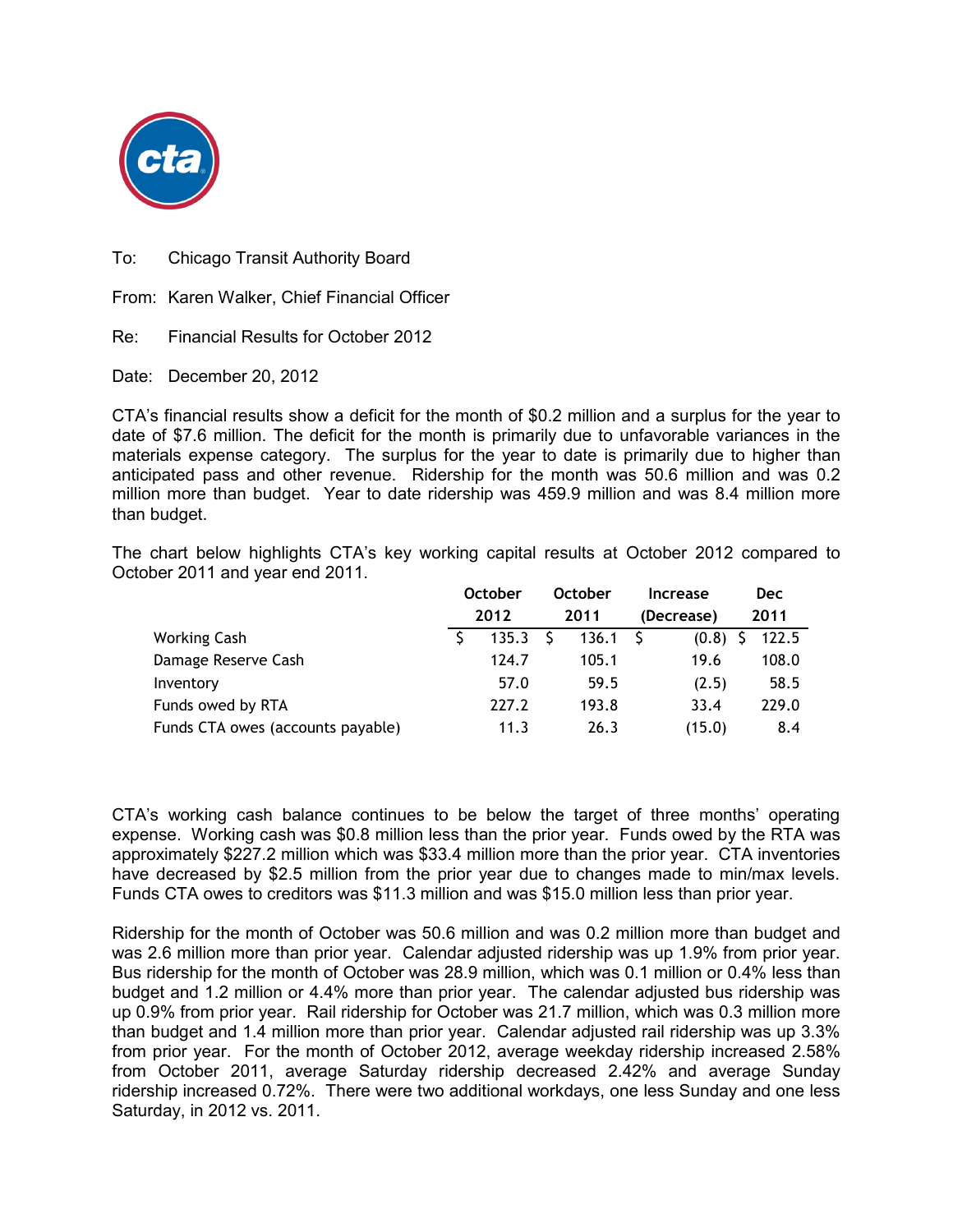Ridership for the year to date was 459.9 million and was 8.4 million more than budget and 14.5 million more than prior year. Calendar adjusted ridership is up 2.9% over the prior year to date. Bus ridership for the year to date was 264.7 million, which was 3.7 million or 1.4% more than budget and 5.1 million or 2.0% more than prior year. Calendar adjusted bus ridership is up 1.6% over the prior year to date. Rail ridership for the year to date was 195.2 million which was 4.6 million more than budget and 9.4 million more than 2011. Calendar adjusted rail ridership is up 4.7% over the prior year to date. For the full year of 2012, average weekday ridership increased 2.66% from 2011, average Saturday ridership increased 3.37% and average Sunday ridership increased 4.11%. There was one additional workday in 2012.

Free rides totaled 6.3 million for the month and 58.0 million for the year. This was 0.9 million more than October 2011 and 3.1 million less for the year to date. Free rides for seniors went into effect on March 17, 2008. In September 2011, the free ride program for seniors was modified to subject the participants to a means test. Under the modified program, seniors who do not qualify to ride free pay a reduced fare. The majority of free rides occurred on the bus system. Bus accounts for 5.2 million of the total free rides for the month while rail was 1.1 million.

Public Funding Required for Operations for the month and the year was \$48.2 million and \$520.6 million, respectively. Public Funding Required for Operations was unfavorable to budget for the month by \$0.2 million and was favorable to budget by \$7.6 million for the year.

Recovery Ratio, which measures the percentage of operating expenses CTA funds from internally generated revenues, was 67.30% for the month and 61.93% for the year. This was favorable to budget by 0.85 percentage points for the month and favorable by 1.43 percentage points for the year to date.

Operating Expenses for the month and year equaled \$109.5 million and \$1.1 billion, respectively. For the month, operating expenses were \$2.0 million more than budget, primarily due to material expenses. For the year to date period, operating expenses were \$7.9 million unfavorable to budget primarily due to labor, material and other expenses.

Labor Expense was \$81.0 million for the month of October and was \$0.3 million more than budget. Labor expense for the year to date equaled \$771.3 million and was unfavorable to budget by \$4.3 million due to increased overtime for maintenance, cleaning and training.

Material Expense was \$6.6 million for the month and was unfavorable to budget by \$1.1 million. Material expense for the year to date equaled \$59.7 million and was \$2.1 million over budget. The negative variances are due to higher spending and higher average costs.

Fuel for Revenue Equipment was \$5.8 million for the month and was \$0.6 million more than budget for the month. Fuel expense was \$52.6 million for the year to date and was \$2.1 million less than budget. Year to date fuel expense was \$5.0 million more than the prior year due to price increases. The gross price paid per gallon for the month was \$3.50. The fuel swap decreased the price by \$0.04 bringing the net cost per gallon to \$3.46 for the month of October.

Electric Power for Revenue Equipment was \$1.8 million for the month and \$19.6 million for the year. Power expense was unfavorable to budget for the month and year to date by \$0.5 million and \$1.0 million, respectively.

Provision for Injuries and Damages Expense was \$1.4 million for the month and \$21.2 million for the year to date and was on par with budget.